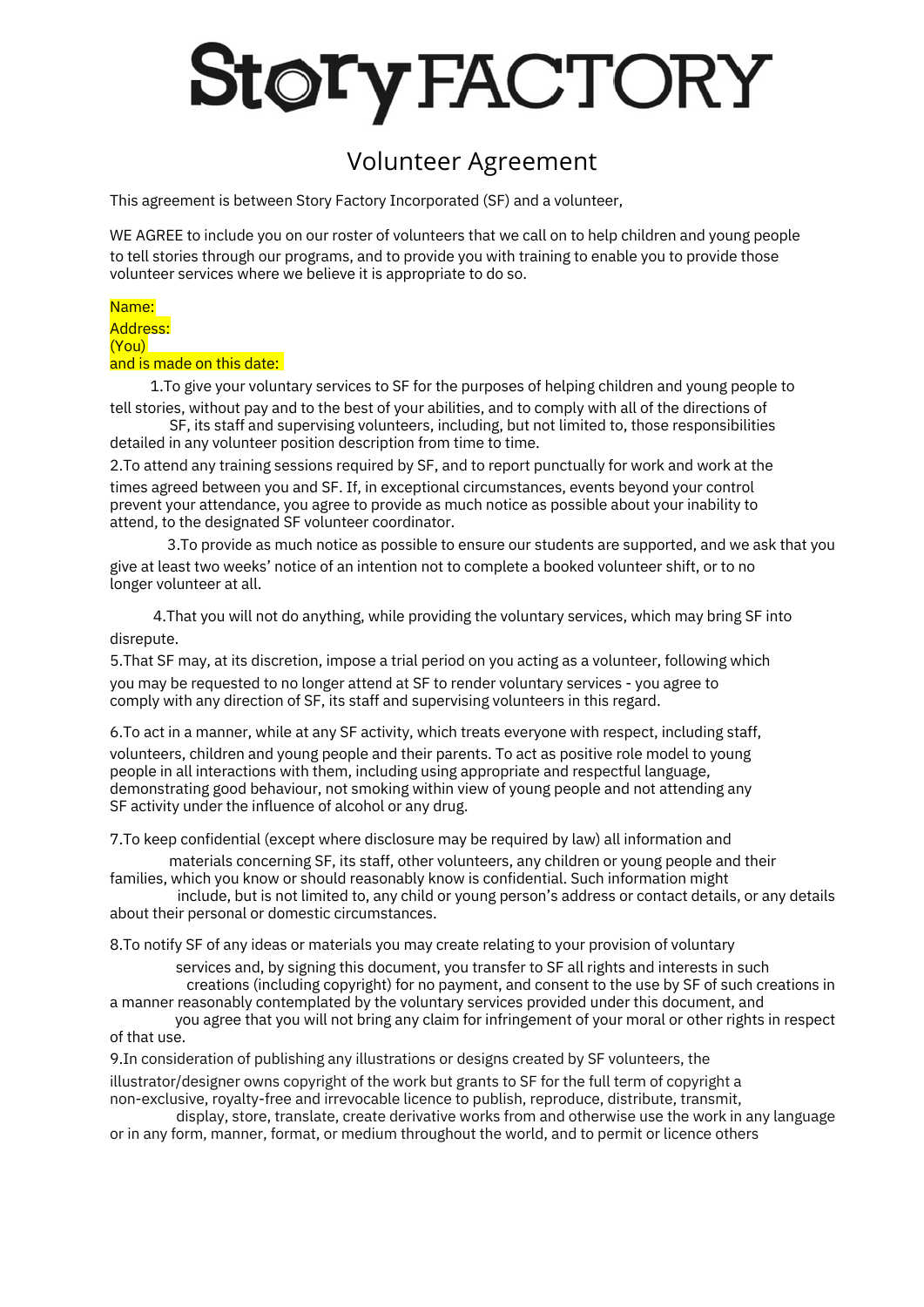to do any or all of the above, for no further consideration. The illustrator/designer authorises SF to take such steps as it considers necessary at its own expense in the illustrator/ designer's name and on his or her behalf if it believes a third party is infringing or is likely to infringe the copyright in the work.

10.To safeguard your personal property (for example bags and money) located at any SF premises or other premises at which SF activities are undertaken by making use of safe storage facilities. You agree and acknowledge that SF is not responsible for any lost, stolen or damaged personal property.

11.That although you acknowledge and accept that there may be risks associated with providing the voluntary services, you agree you will not do anything to unreasonably compromise your own safety or the safety of others

12.That you have no rights to, and must not use in any manner, for any purpose, the SF logo, or any trade mark, name, corporate style or logo used from time to time by SF and that these are the absolute property of SF.

13.That you know of no reason why you are, or may be, unable to, provide or prevented from

providing the voluntary services that may be assigned to you by SF - including that there is no reason why you should not be permitted to work with children, nor why it may be inappropriate for you to do so.

14.To complete a volunteer/student declaration - including declaring that you are not a 'prohibited person' as defined in the Commission for Children and Young People Act 1998.

15.To participate in all identity verification checks, background security checks and other security checks (which may include inspecting your personal property prior to your entry to and departure from any SF activity or premises) prior to you providing any voluntary services.

16.To do anything required by law or SF relating to the protection of children, including obtaining and maintaining a Working with Children check and a police check, and notifying SF immediately of

anything which may affect your ability to hold a Working with Children check or a police check (including any charge or conviction of any offence), and abide by the SF policy and guidelines for the safety of children as outlined in the SF Child-safe Child-friendly Policy, Code of Conduct Policy, Social Media and Online Engagement Policy and Privacy Policy.

17.To conduct one-on-one tutoring only under the direct supervision of an SF representative who has satisfied a Working with Children Check and to report promptly any suspected instance of abuse or possible abuse to the Child Safety Protection Officer.

18.Not to do anything to develop a special relationship with a child or young person met through SF

which could be seen as favouritism, such as offering gifts or treatment above a level offered to other children or young people. Not to contact a child or young person met through SF, including emailing, telephoning or writing to him or her, other than during SF activities or via an SF volunteer co-ordinator or staff member for a reasonable reason. Not to do anything of a personal nature a child can do for him or herself, such as going to the toilet or changing clothes. Not to act as a mentor for any child or young person met through SF outside programs offered by SF.

19.Not to bring any claims against SF, (including directors, officers, employees, contractors, volunteers or agents), and to indemnify SF against any claims for any costs, expenses, damage, injury, loss or liability of any kind, to persons or property caused by your wilful, reckless or negligent acts or omissions while providing the voluntary services.

20.To the personal information you provide being handled by SF in accordance with SF's Privacy

Policy. You may, but are not required to, store with SF copies of certain documents (including details of your Working with Children Checks and identity documents) that SF provides to

schools and community [organisations](https://www.storyfactory.org.au/wp-content/uploads/2020/07/SFPrivacyPolicy.pdf) that you volunteer to work with. SF's Privacy Policy can be found here: <https://www.storyfactory.org.au/wp-content/uploads/2020/07/SFPrivacyPolicy.pdf>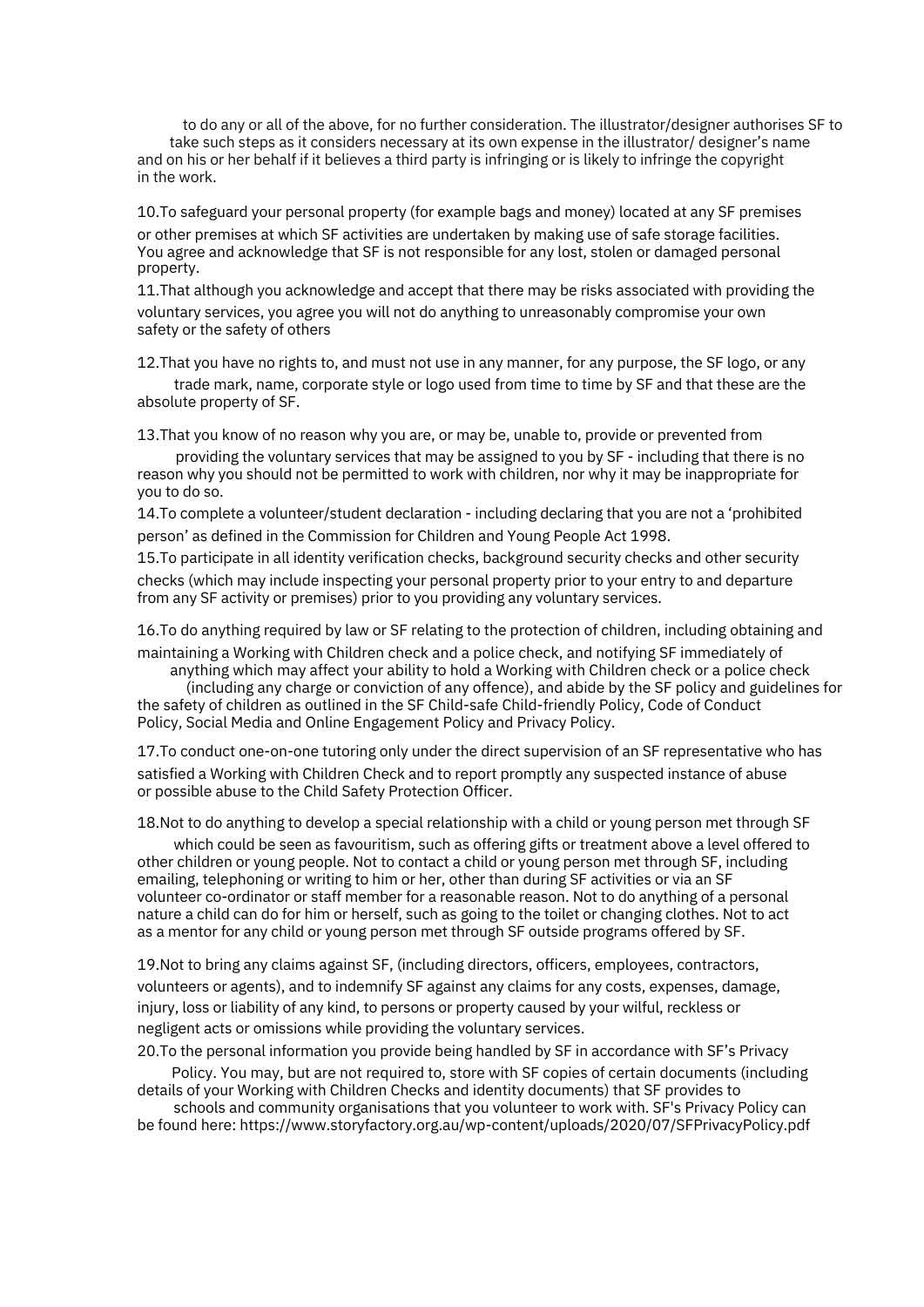21.To being photographed or to having your image or voice recorded for use in our promotional or educational programs (in which you have no rights, including to a copy thereof), and that you have no right to pre-approval of, and no entitlement to payment for any such use.

22.Not to post photographs of SF students on Facebook or any other social media, or otherwise publish them in any way, without the prior written consent of SF.

23.To our administration of first aid and/or medical treatment if you are injured or ill while providing voluntary services.

24.That SF may, at its absolute discretion, terminate your appointment as a volunteer if you do not, in the opinion of SF, comply with these provisions, or if you engage in misconduct which, in the opinion of SF, adversely affects SF's interests.

25.That you have received and read SF's Child-safe Child-friendly Policy, Code of Conduct, Social

Media and Online Engagement Policyand Privacy Policy and that you agree to be bound by them.

#### IN ADDITION TO THE ABOVE

All Volunteers participating in Story Factory workshops delivered online must read and agree to the following:

I agree to:

- Ensure that there is at least one other adult in the Story Factory online workshop with me at any given time. If I need to step out and am in a breakout room with one other adult, I will call the Storyteller/another volunteer to the space so no student is left one-on-one with an adult.
- Ensure that I am in a neutral space with limited personal items on display during a workshop.
- Raise any child safety concerns with Story Factory staff at the earliest convenience.

I agree not to:

- Record, take photos, notes or screenshots of the students or any part of the workshop including chat messages.
- Save or record student details or emails from Google Documents or any other documents or resources used and shared.
- Make any contact with students outside of the workshop. I will delete any requests I receive from a student and let Story Factory staff know.
- Share any personal contact details or any personally identifying information about myself with students.